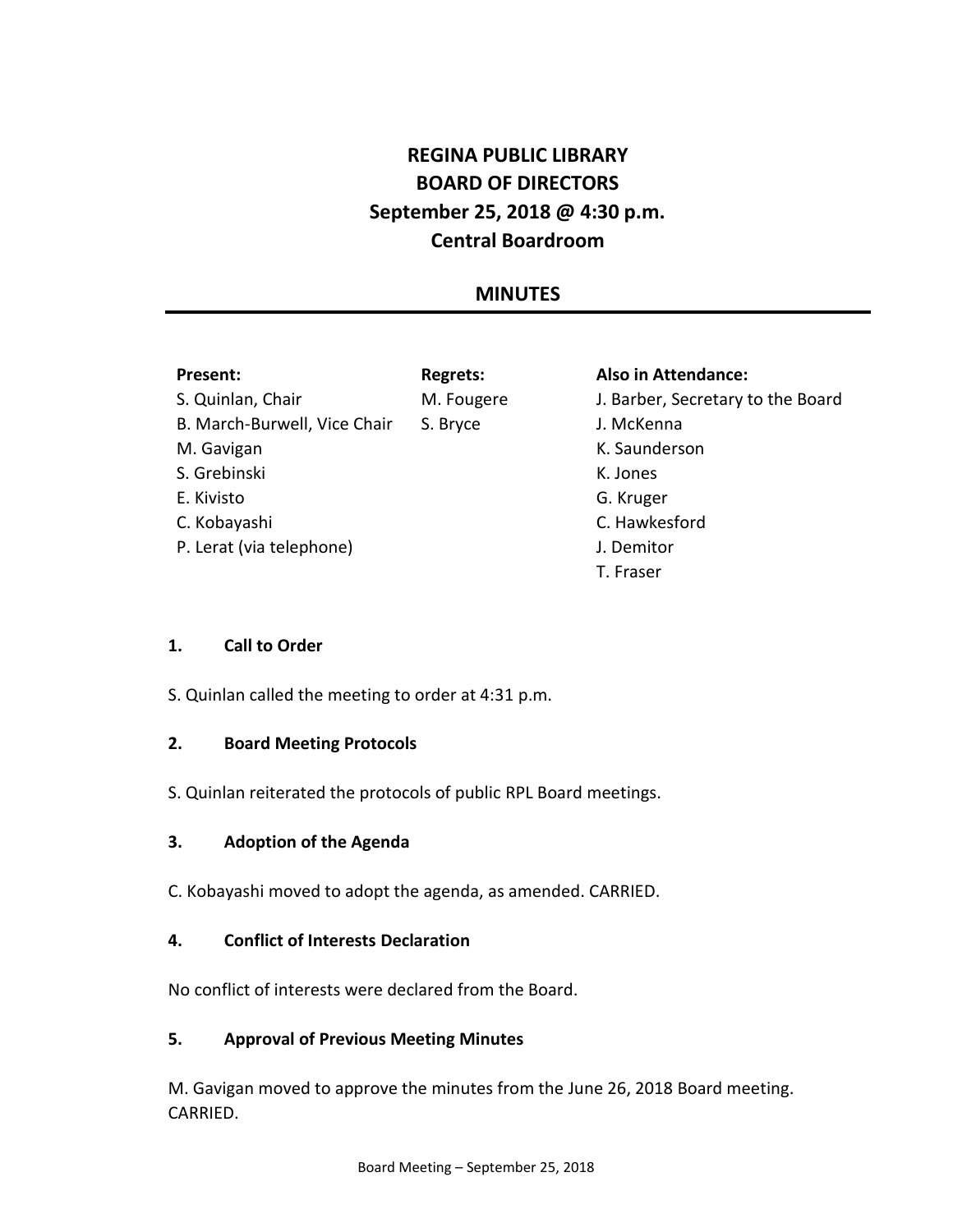## **6. Manager Presentations**

J. McKenna, Deputy Library Director, and J. Demitor, Manager, E-Services, presented the Board with an overview of the Assessment Data Reporting and Dashboard.

## *Discussion:*

- A demo of the Power BI (Business Intelligence) dashboard was provided. The demo highlighted measures and key performance indicators (KPIs) relating to numerous aspects of library data gathering. The Board was able to view visitors by branch, by month, by day, by year, and down to the hour. The dashboard is updated monthly. The Board was impressed with the level of detail captured in the dashboard and expressed appreciation to those involved with creating it.
- Some of this data is captured in RPL's MD&A and there is a subset of data that is reported to the Minister of Education. Data from the outcomes framework used in the Service Plan can be incorporated into the dashboard as it is gathered and reported. That data also becomes part of the report on achievement of the strategic initiative for which it was gathered.
- More information will be presented at the November Board meeting relating to the Service Plan.
- Board members expressed interest in receiving a link to the dashboard.
- The dashboard can be viewed using Microsoft Office 365, or reports can be sent in PDF format.
- Board members are welcome to send suggestions to J. McKenna about what they would like to see on the dashboard.

**Action:** J. McKenna and J. Demitor to send a link to the dashboard to Board members.

## **7. Conference Reports**

a. American Library Association – C. Kobayashi

C. Kobayashi submitted a report on the American Library Association conference that she attended in New Orleans in June. Presentations from the conference have been uploaded to Drop Box.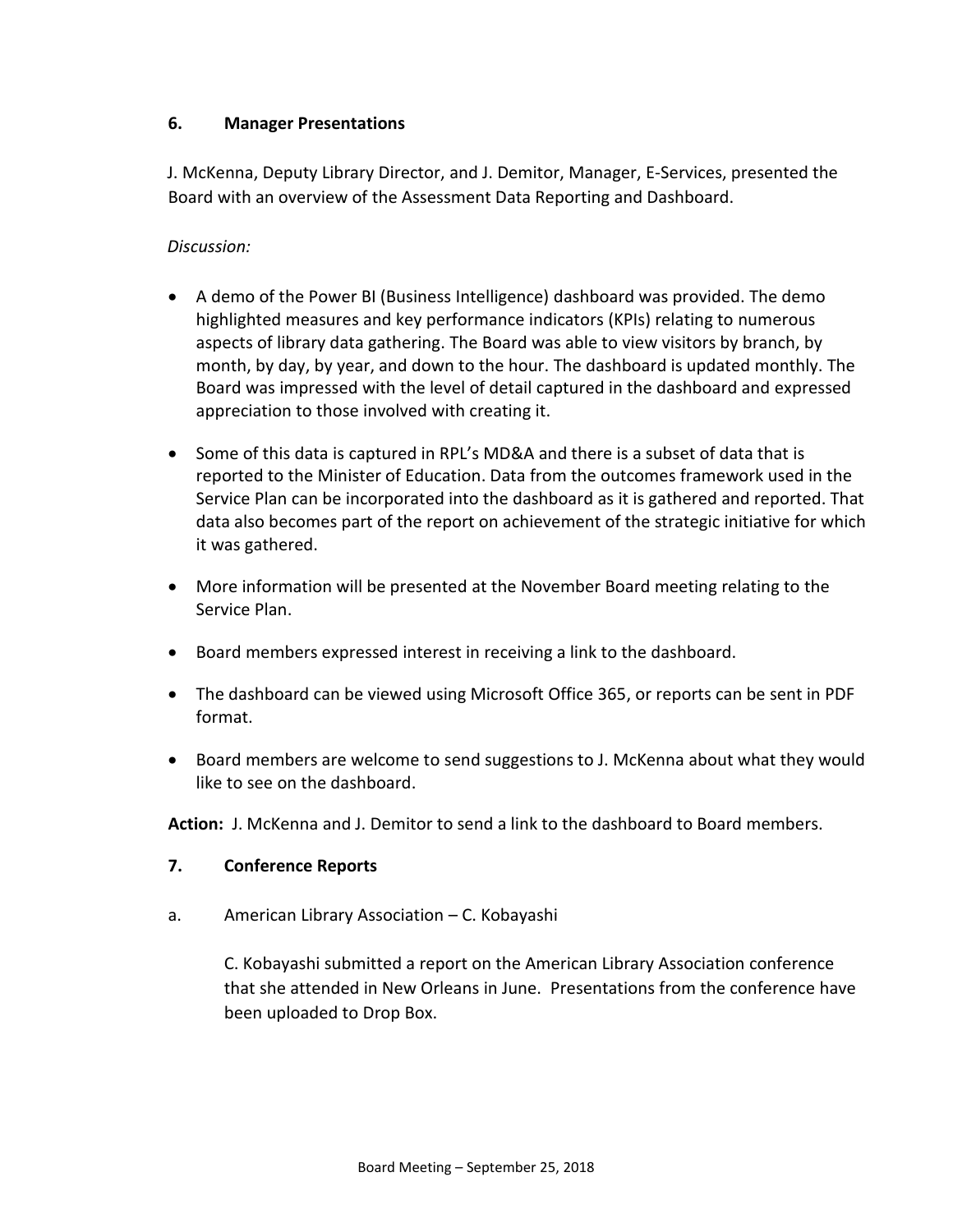## **8. Information Items**

#### a. Action Items Update

Action Items list is a new section on all Board meeting agendas. Action items will keep track of outstanding directives from Board meetings or business that has been addressed at an earlier meeting but is still in process.

- Items 18-01 and 18-03 were marked as complete and removed from the action list.
- b. Self-Serve Holds and Privacy

In August 2018, RPL Administration changed the practice for self-service holds pick up to address a customer concern that was taken to the Office of the Privacy Commission. Hold slips will now only include the first two letters of the customer's last name, first initials, and the last five digits of their barcode number. In addition, where possible, items will be turned spine down so the title is not visible.

c. Public Holiday Opening

At the regular Board meeting on June 26th the Board moved to open the library as a trial during two public holidays in the Fall. Locations will be open on Thanksgiving Monday 9:30 a.m. – 5 p.m. and on Remembrance Day 12:00 p.m. – 5:00 p.m. A preliminary report will be provided to the Board at the November regular Board meeting.

d. RPL Branding Update

An update was provided on the work to date on the development of a formalized branding strategy.

e. Chair's Report

Chair's report was submitted and filed.

#### **9. Discussion and Decision Items**

a. Financial Statements to August 31, 2018

The Board reviewed the Financial Statements to August 31, 2018, there were no comments or questions. B. March-Burwell moved to approve the August financial statements. CARRIED.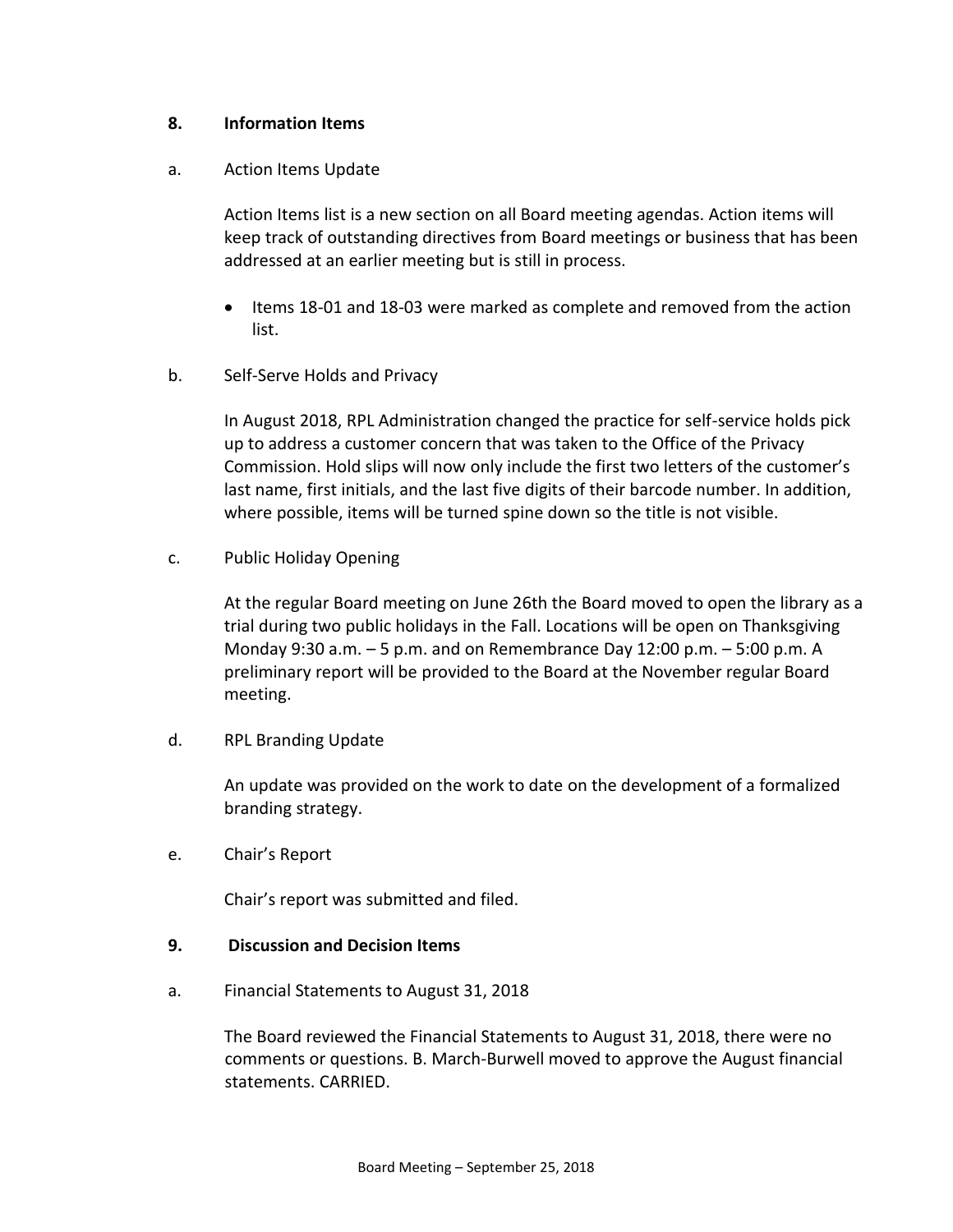## b. Committee Business

- i. Audit Committee
	- 2019 Budget and Mill Rate Request

The 2019 Budget and Mill Rate request was presented for Board approval. B. March-Burwell moved that the Board approve the 2019 Budget and resulting 1.8% mill rate increase request. CARRIED.

- ii. Governance Committee
	- Travel Guidelines

The Governance Committee brought forward a recommendation to approve travel guidelines, prepared by Administration, to be used by all staff and Board members travelling on RPL business. C. Kobayashi moved that the board adopt the Travel Guidelines as proposed, to govern reimbursable expenses for Board related travel. CARRIED

• 2019 Board Nominations

The current Terms of Reference for the Governance Committee delegates to that Committee many of the functions related to review of skillsets for Board members, encouraging applicants for Board positions, etc. but stops short of authorizing the Committee to make nominations to Council without Board approval. The authority for this action is included in the proposed policy on Board Appointments & Terms also under consideration at this meeting.

The Governance Committee requires that the Board specifically authorize the Governance Committee to nominate a slate of candidates for Library Board appointments. Additionally, this year more than half of the Governance Committee's members are eligible for re-appointment. To avoid conflict of interests during the applicant review process, the committee recommends temporarily appointing another board member to the Governance Committee.

C. Kobayashi moved that the Board authorize the Governance Committee to nominate a slate of candidates for appointment to the Board and submit the list of nominees for consideration by City Council. CARRIED.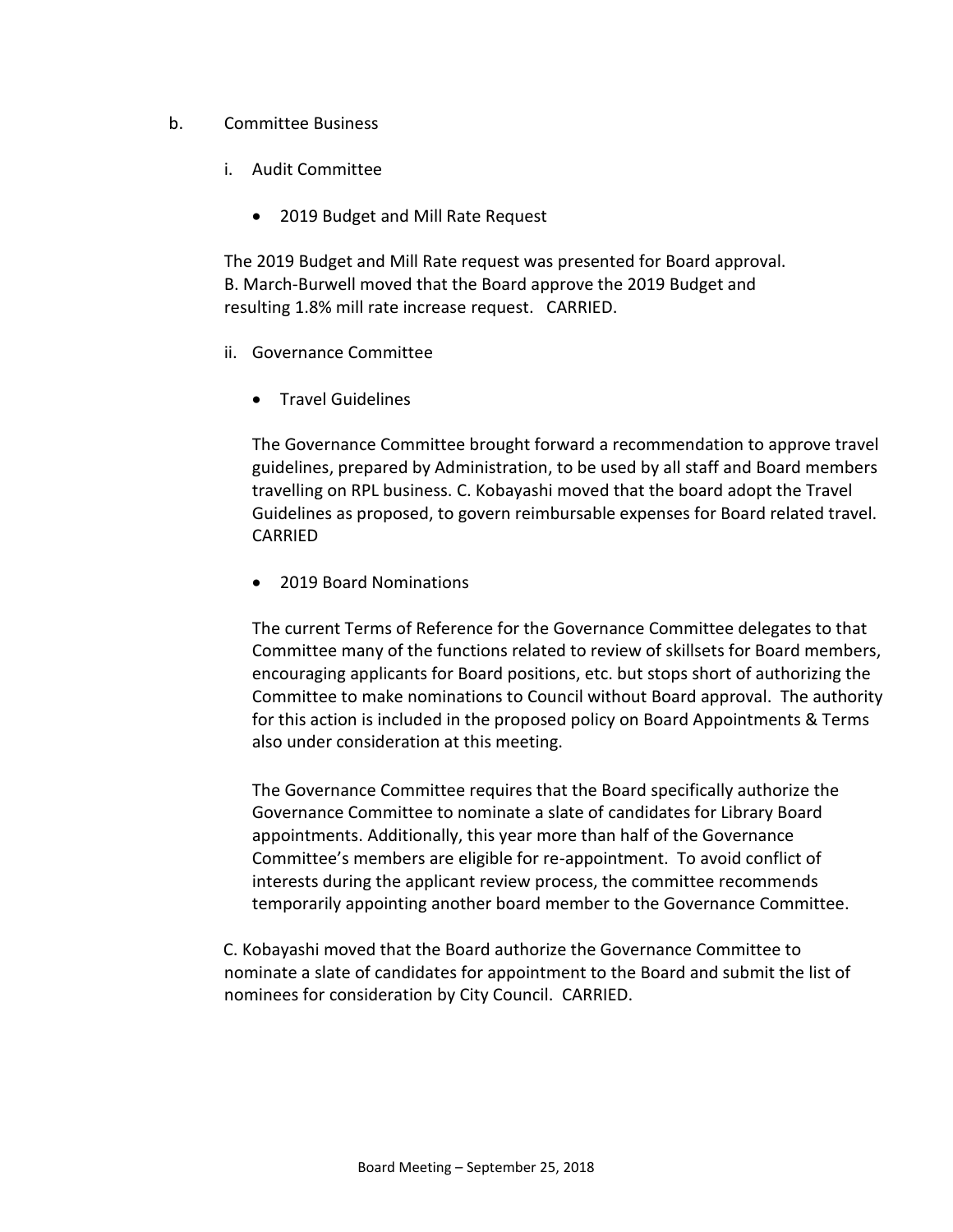M. Gavigan moved that the Board appoint B. March-Burwell to the Governance Committee for the period from October 1 to December 31, 2018. CARRIED.

- Governance Policy
	- a) Board Appointments and Terms Addition to Policy

The Board Appointments and Terms Policy was presented to the Board for review. The proposed policy ensures ongoing renewal of the Board while valuing the knowledge of senior Board members and acknowledging the ultimate authority of City Council.

C. Kobayashi moved to approve the Board Appointments and Terms policy as a new governance policy. CARRIED.

b) In-Camera Meetings - Amendment

The Governance Committee has reviewed proposed amendments to the "In-Camera and Closed Meetings section of governance policy. An In-Camera agenda item will be added to all Board and Committee agendas.

C. Kobayashi moved that the Board adopt the proposed amendments to the "In-camera & Closed Meetings" section of governance policy (noted with tracked changes in the text). CARRIED.

- iii. Human Resources Committee
	- a) Out-Of-Scope Compensation

HR Committee has reviewed the out-of-scope compensation system, Hay Group was engaged to provide market analysis data for proposed scales. Their system was used to rate positions in the library.

After review of the current and proposed scales and supporting information, the HR Committee proposes that RPL establish the 50<sup>th</sup> percentile of the western Canadian public-sector scale as the preferred salary ranges for outof-scope staff.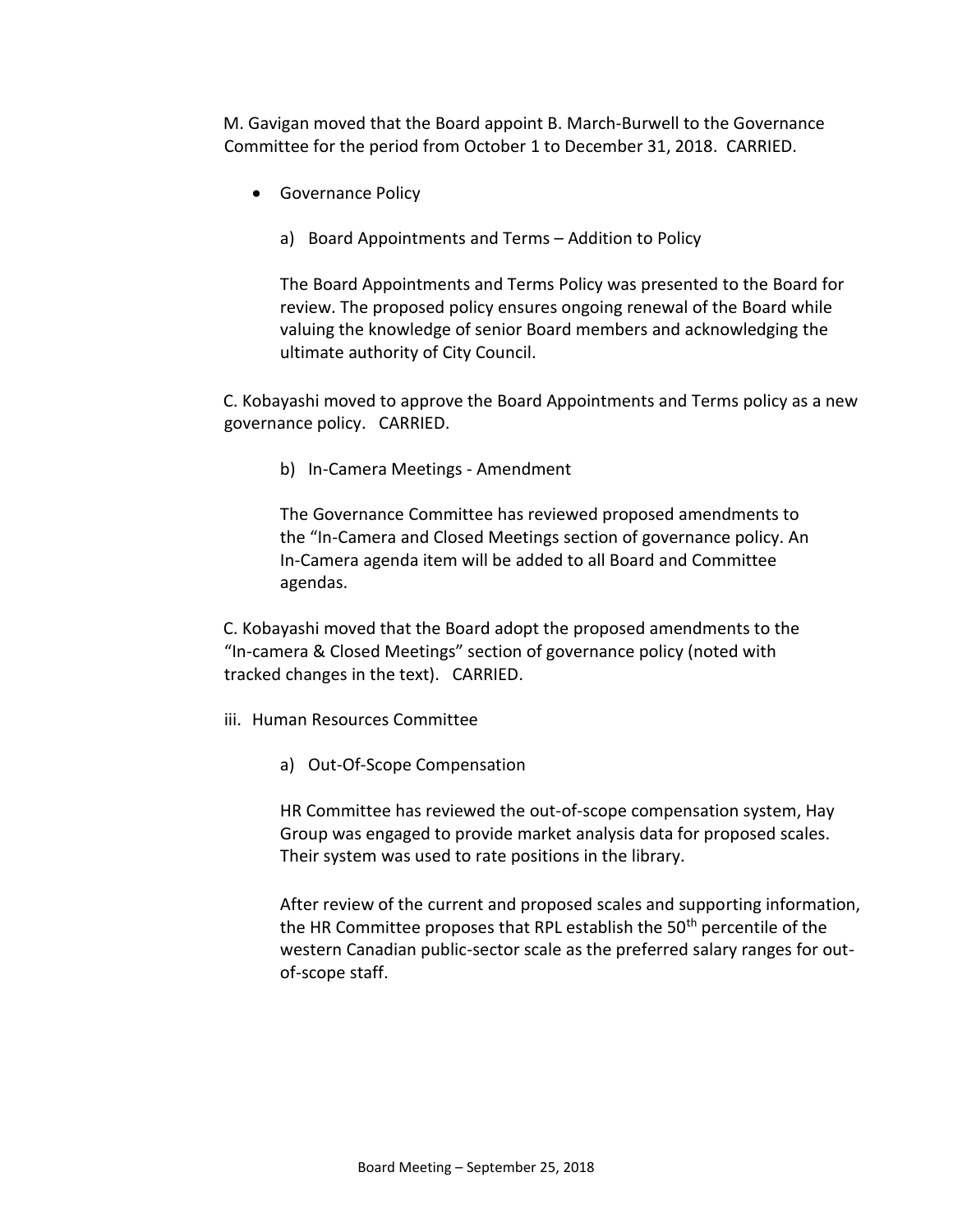b) The Human Resources Committee recommends the following changes to out-of-scope compensation:

## *Maternity, Paternity, Adoption Leave (MPAL) Plan.*

With the addition of new out-of-scope positions through the decision of the Labour Relations Board as well as changing demographics, the Committee is cognizant of the likelihood of an increase in this type of request. It is a benefit that can help with recruitment and retention over time.

## *Professional Development*

The out-of-scope group has had a professional development allocation in place for more than 15 years and it has not changed over time. In recognition of increasing costs over time for professional development and the need to consider that some positions may require more or different allocations than others, the HR Committee suggests leaving the current professional development funds in place (at \$4,000 per person) but allowing for the provision that individuals can apply for additional funds through the Library Director & CEO.

M. Gavigan moved that that Board approve the proposed salary scales, starting in 2019 for out-of-scope staff, reflective of the  $50<sup>th</sup>$  percentile of the western Canadian public-sector group in a Hay Group market comparison. CARRIED.

M. Gavigan moved that the Board approve a base wage increase for out-of-scope staff of 1% for 2018 and 1.25% for 2019. CARRIED.

M. Gavigan moved that the Board approve the proposed revisions to out-ofscope benefits such that starting in 2019, RPL offer out-of-scope staff access to Maternity, Paternity, and Adoption Leave (MPAL) benefits in the amount of 10% of base salary for the first six months of leave, and RPL continue the current professional development program for out-of-scope staff and, starting in 2019, provide access to additional funds upon application to the Library Director & CEO. CARRIED.

S. Grebinski moved that the Board approve a base wage increase for the Library Director & CEO of 1% for 2018.

c) Secondment of Library Director & CEO

A panel has been chosen to complete an engagement process with public libraries and stakeholders. The panel will be chaired by Legislative Secretary, MLA Terry Dennis (Canora-Pelly) and will include the Provincial Librarian, Alison Hopkins, and one municipal library director, RPL's Library Director &